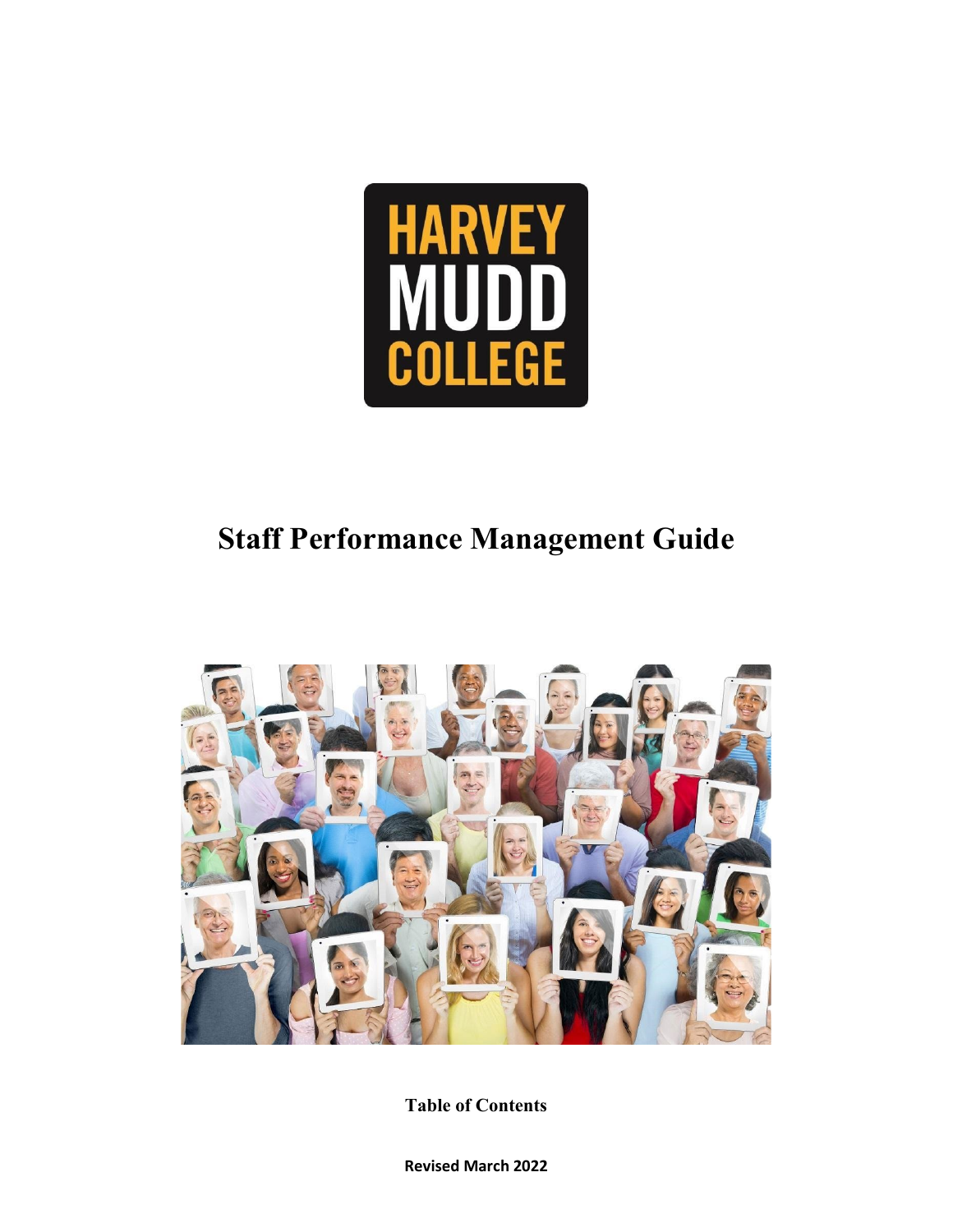| 3              |
|----------------|
| $\overline{4}$ |
| 5              |
| 6              |
| 7              |
| 8              |
| 9              |
| 10             |
| 11             |
| 12             |
| 14             |
| 16             |
| 18             |
| 20             |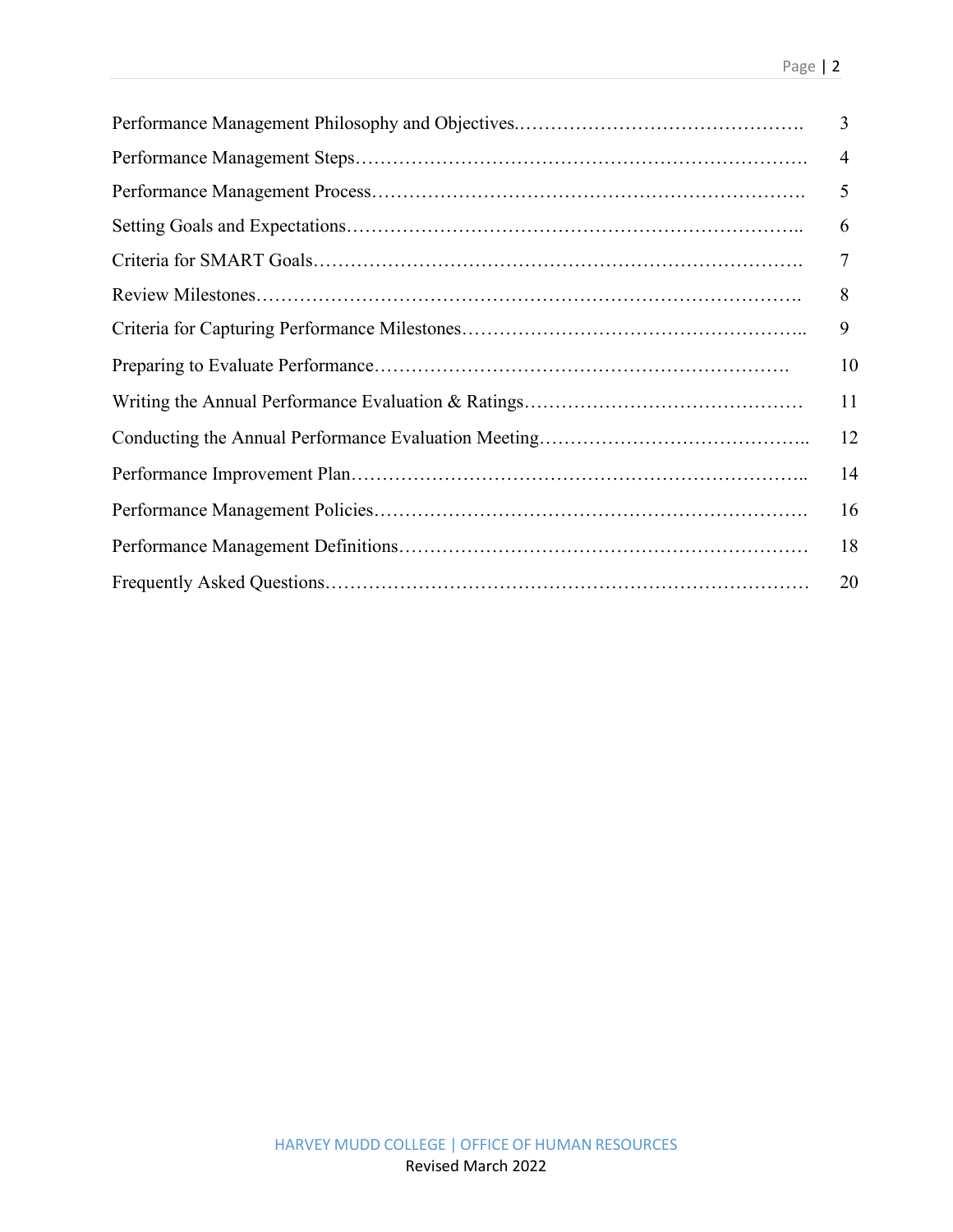# **Performance Management Philosophy**

Harvey Mudd College (HMC) recognizes all employees as essential to the overall success of the College. This success is achieved by fostering a work environment in which employees are inspired to perform to the best of their abilities. HMC's performance management cycle and processes allow supervisors to set expectations for the year and to discuss each employee's potential contributions toward the achievement of departmental and College goals and objectives. To facilitate such an environment, HMC is committed to a performance management program for all full-time and part-time employees that:

- Creates a positive and supportive work environment and culture that attracts and retains the highest caliber staff.
- Recognizes the accomplishments of staff in job performance that rewards employees based on their actual performance and commitment to the College.
- Affords all employees the opportunity for professional growth through skill development.
- Recognizes planning and performance is a two-way process that encourages consistent and transparent performance communication between supervisors and employees.
- Promotes accountability in performance evaluations through objective, job related criteria developed and understood in advance by both supervisor and employee.

# **Performance Management Objectives**

HMC will strive to use its performance management program to accomplish the following objectives:

- Promote two-way performance related communications between supervisors and employees that clarify expectations about the roles, goals, and behavioral accountabilities.
- Promote professional growth for employees by helping them in acquiring the desired knowledge and skills.
- Identify the barriers to effective performance and resolve those barriers through constant coaching and development support.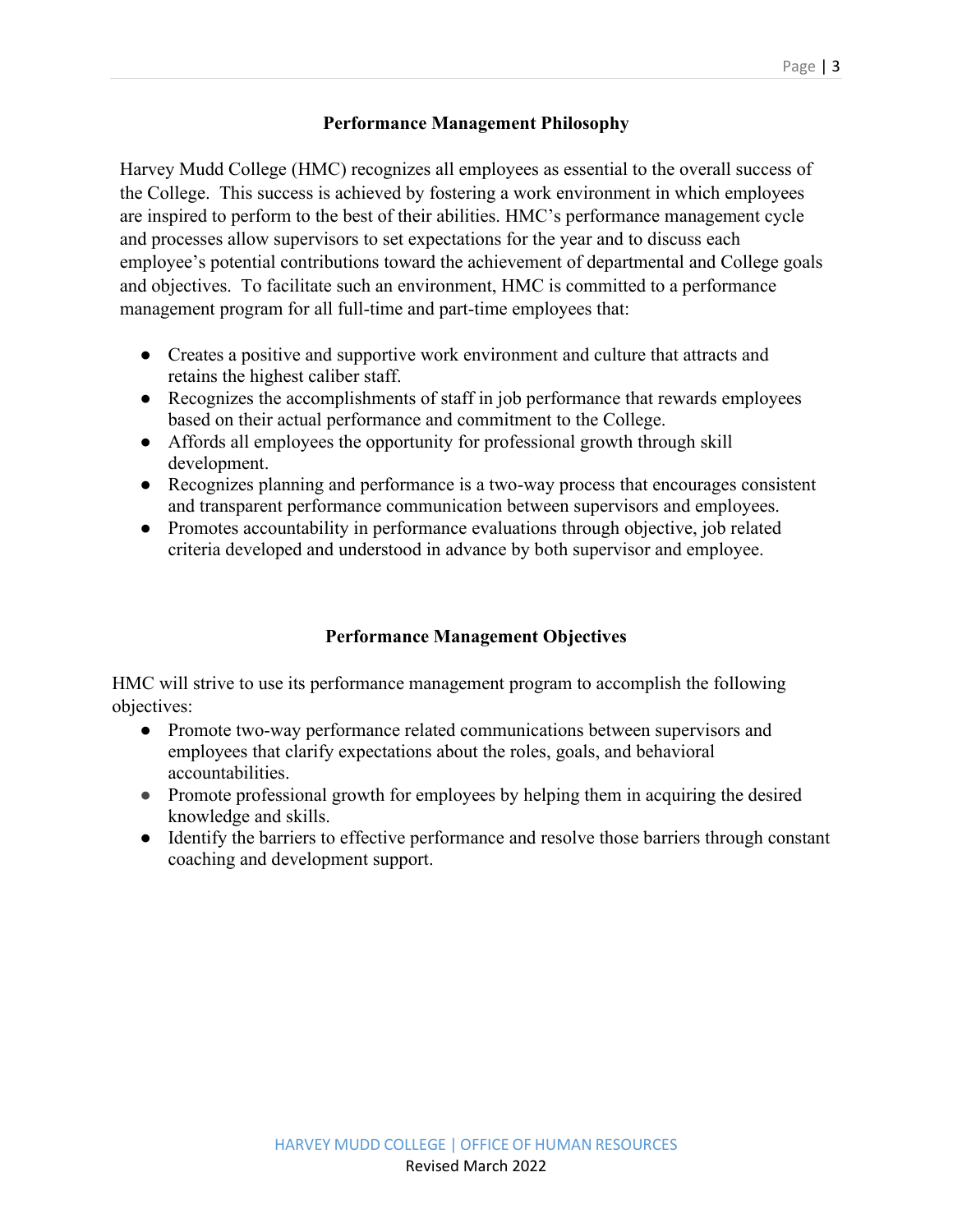# **Performance Management Steps**

There are five general steps of the College's performance management program.

# **Step #1:**

Employee completes self-assessment

Employees are encouraged to meet with Supervisor to share self-assessment

*Note: Dining Services and F&M Hourly Employees will follow a separate departmental process.*

# **Step #2:**

Supervisor/Manager completes performance evaluation. Next level Manager/VP may require a review and approval before proceeding (confirm with your VP)

Any reviews with an overall rating of "Significant Improvement Required" should be reviewed by Human Resources before proceeding

# **Step #3:**

Supervisor conducts in-person performance review meeting with the Employee

If the Employee's job has changed, best practice is to review and provide an updated job description at this step

# **Step #4:**

Supervisor confirms they met with the Employee and submits the review

Employee and Supervisor acknowledges the review

#### **Step #5:**

HR retains a copy in the Employee Personnel File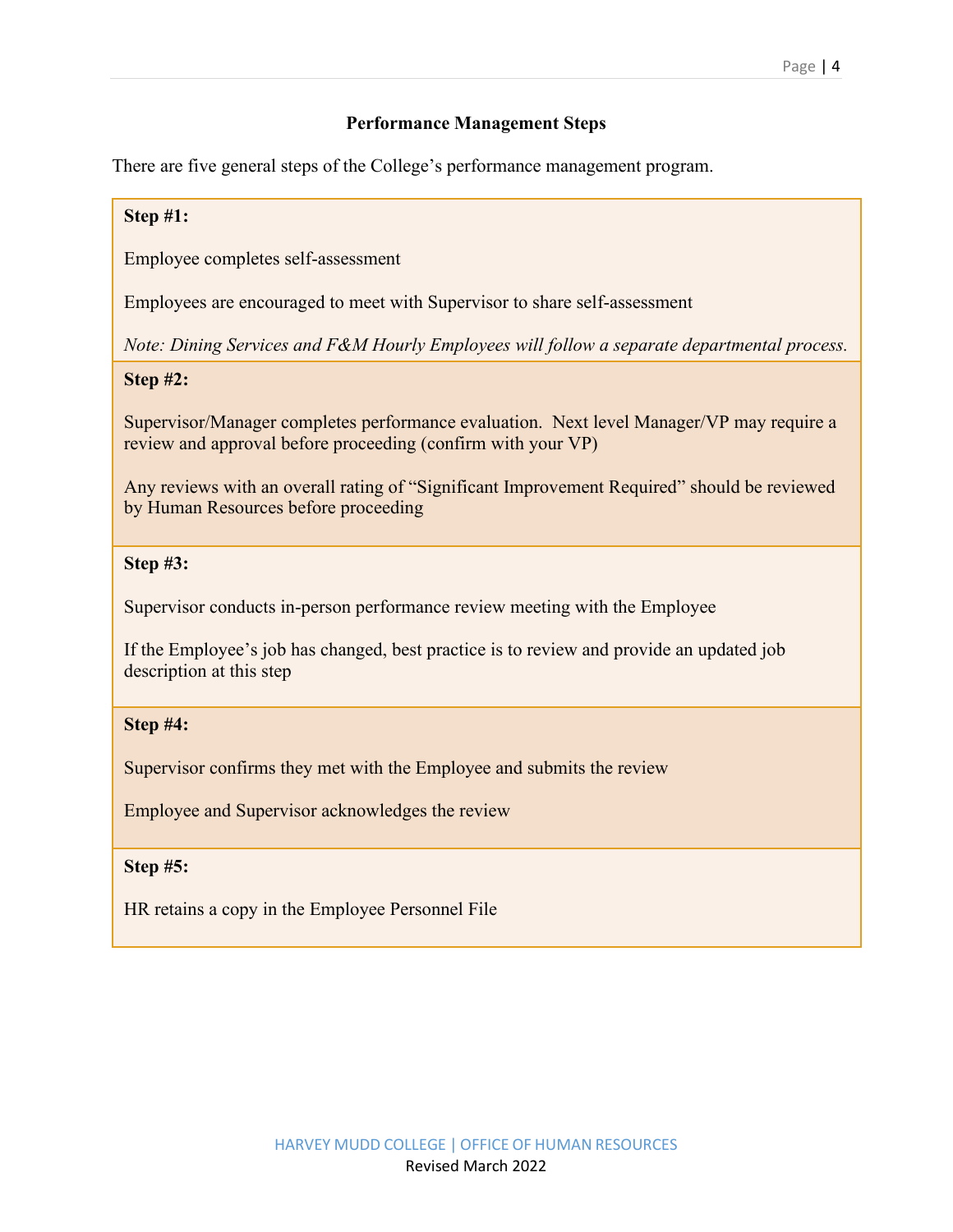# **Performance Management Process**

The three major components of the performance management process are as follows:

# 1. **Set Goals and Expectations**

In setting goals and expectations, supervisors and employees identify the performance goals and results expected during the academic year. The foundation of establishing performance expectations is a completed job description that is reviewed by both the supervisor and employee on an annual basis.

# 2. **Review Milestones**

To review milestones, both the supervisor and employee are expected to track achievements relative to the established performance goals and expectations. Together, the supervisor and employee identify the methods to track progress throughout the year and agree upon a frequency to discuss and review milestones. The supervisor also manages performance throughout the year through feedback and coaching.

# 3. **Evaluate Performance**

The supervisor is accountable for evaluating performance on an annual basis through a completed performance evaluation. Employee performance is both rated and qualitatively reviewed. Feedback is expected to be provided in a face-to-face meeting with the employee.

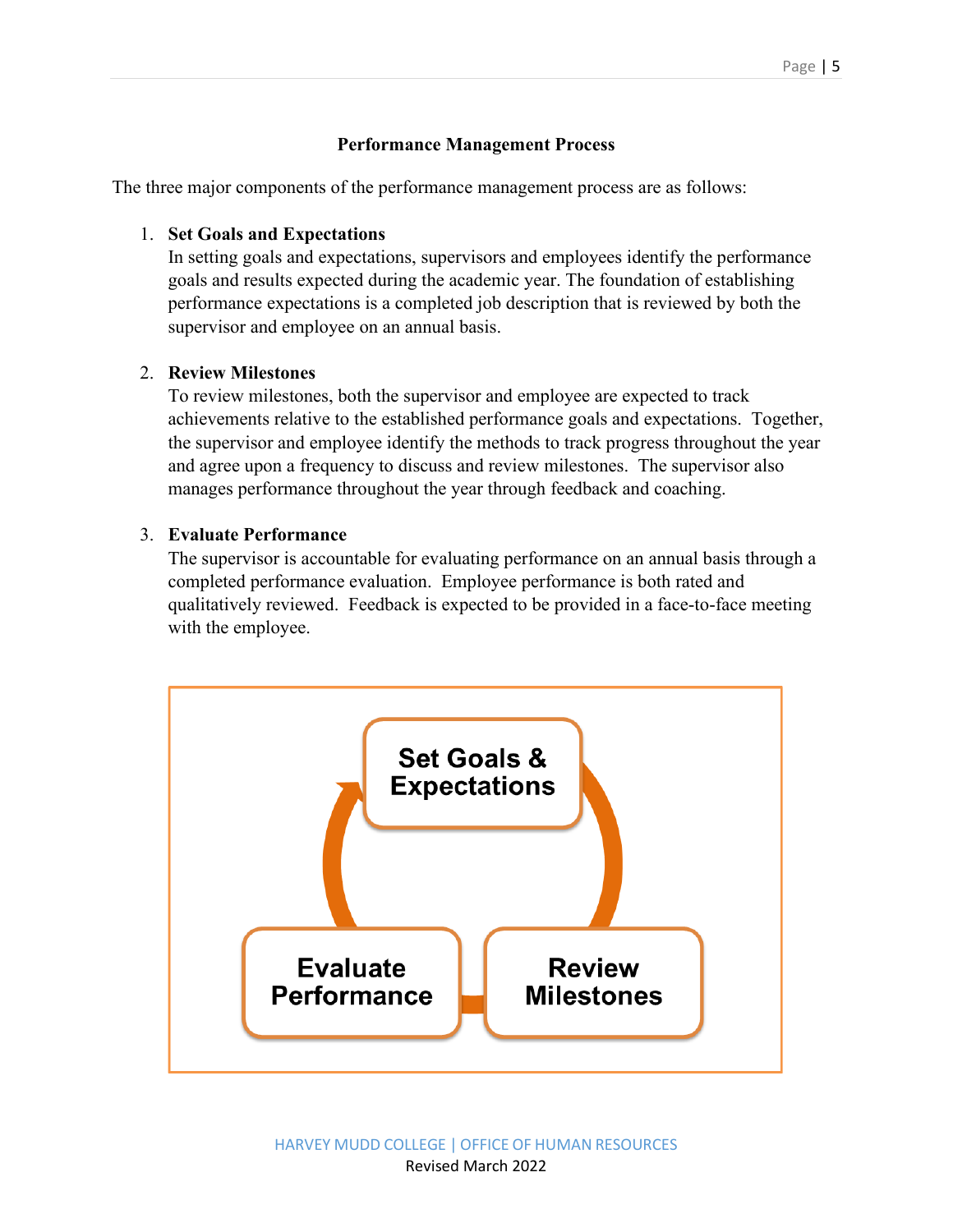# **Setting Goals and Expectations**

Setting performance goals and expectations require establishing what will be done, why it needs to be done, and how it will be accomplished. Supervisors are responsible for ensuring employees have a clear understanding of expectations, how they align to the College and/or department.

## **Key Steps in Setting Goals and Expectations**

1. Ensure that the job description is current.

A review of the job description should be done every year. If duties in the position have changed, revisions should be made and forwarded to Human Resources. The employee should also review their job description and be prepared to provide you with feedback regarding changes.

2. Identify the essential job functions.

This refers to the duties that must be carried out by the position, basically the reason the position exists. Have the essential functions changed? Do some need to be added? These essential functions can be used as a guide to setting performance expectations.

3. Develop performance goals and expectations.

Performance expectations identify the results required for fully satisfied performance of job functions/tasks. It defines "how well" each task must be performed and provides a benchmark against which to evaluate work performance. Performance expectations should be set when an employee is hired, when responsibilities are changed or added, and when clarification of responsibilities is needed. Link individual expectations to the College and department goals and objectives.

4. Identify applicable performance factors.

The HMC paper-based evaluation form has twelve performance factors for all staff and two additional performance factors for all supervisors.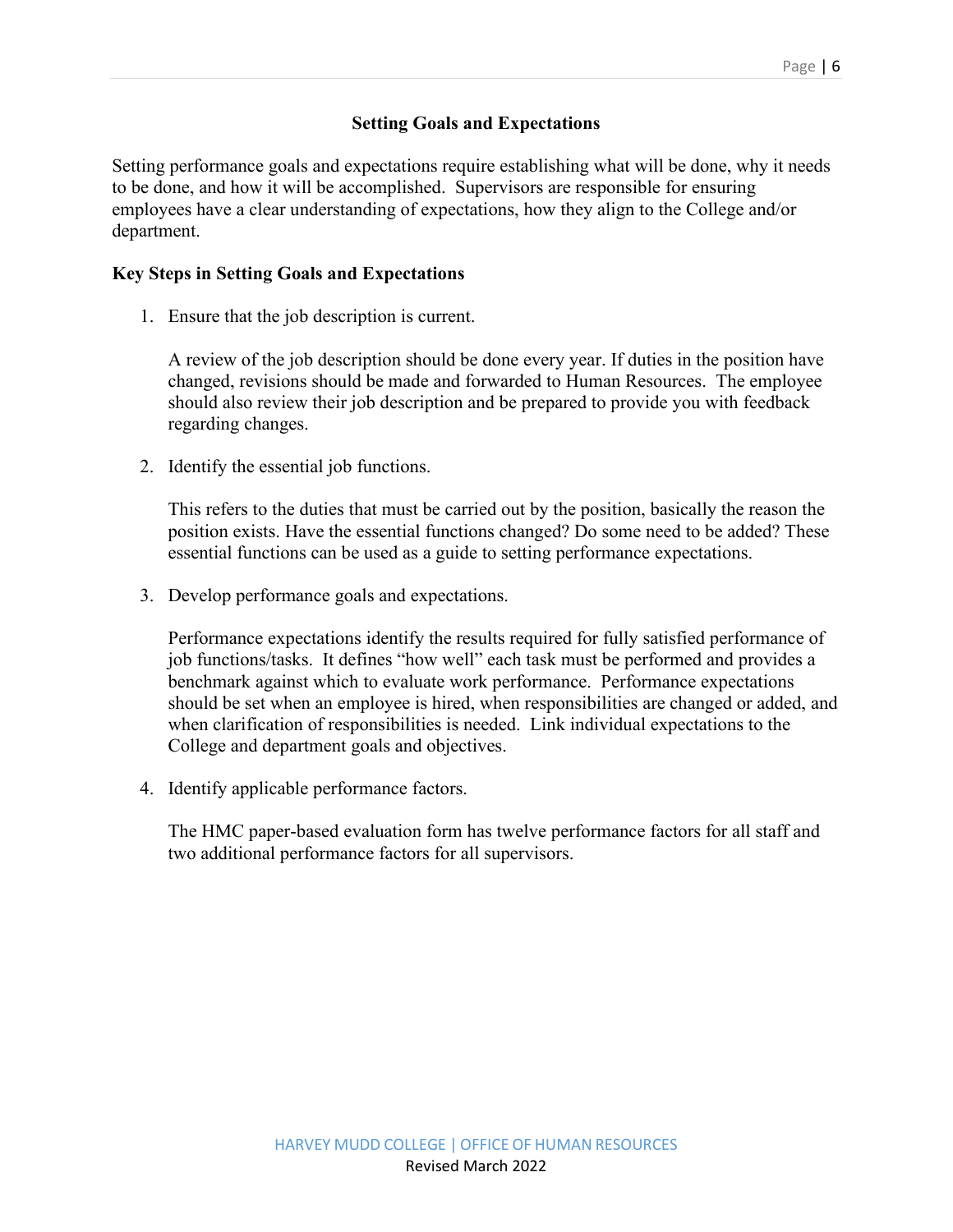# **Criteria for SMART Goals**

Employees and supervisors are most likely to achieve understanding, alignment, and agreement when they work together to develop SMART goals which should meet the following criteria:

| <b>Specific</b>   | Defines results to be accomplished within the scope of the job.                  |  |  |
|-------------------|----------------------------------------------------------------------------------|--|--|
| <b>Measurable</b> | Defines metrics to determine progress in precise terms.                          |  |  |
| <b>Attainable</b> | Assesses if the goal(s) is achievable and within the employee's<br>capabilities. |  |  |
| <b>Relevant</b>   | Supports achievement of departmental or College goals.                           |  |  |
| <b>Time Bound</b> | Specifies due date or frequency of action.                                       |  |  |

In setting goals and expectations, there are several types of goals that may be incorporated into the performance evaluation:

- 1. Development goals goals established for professional growth.
- 2. Improvement goals goals established to correct performance that is below minimum expectations and requires performance improvement.
- 3. Innovation goals inspiring goals established for creating a new process, function, or program.
- 4. Stretch goals ambitious goals established to challenge an employee to grow knowledge or skills.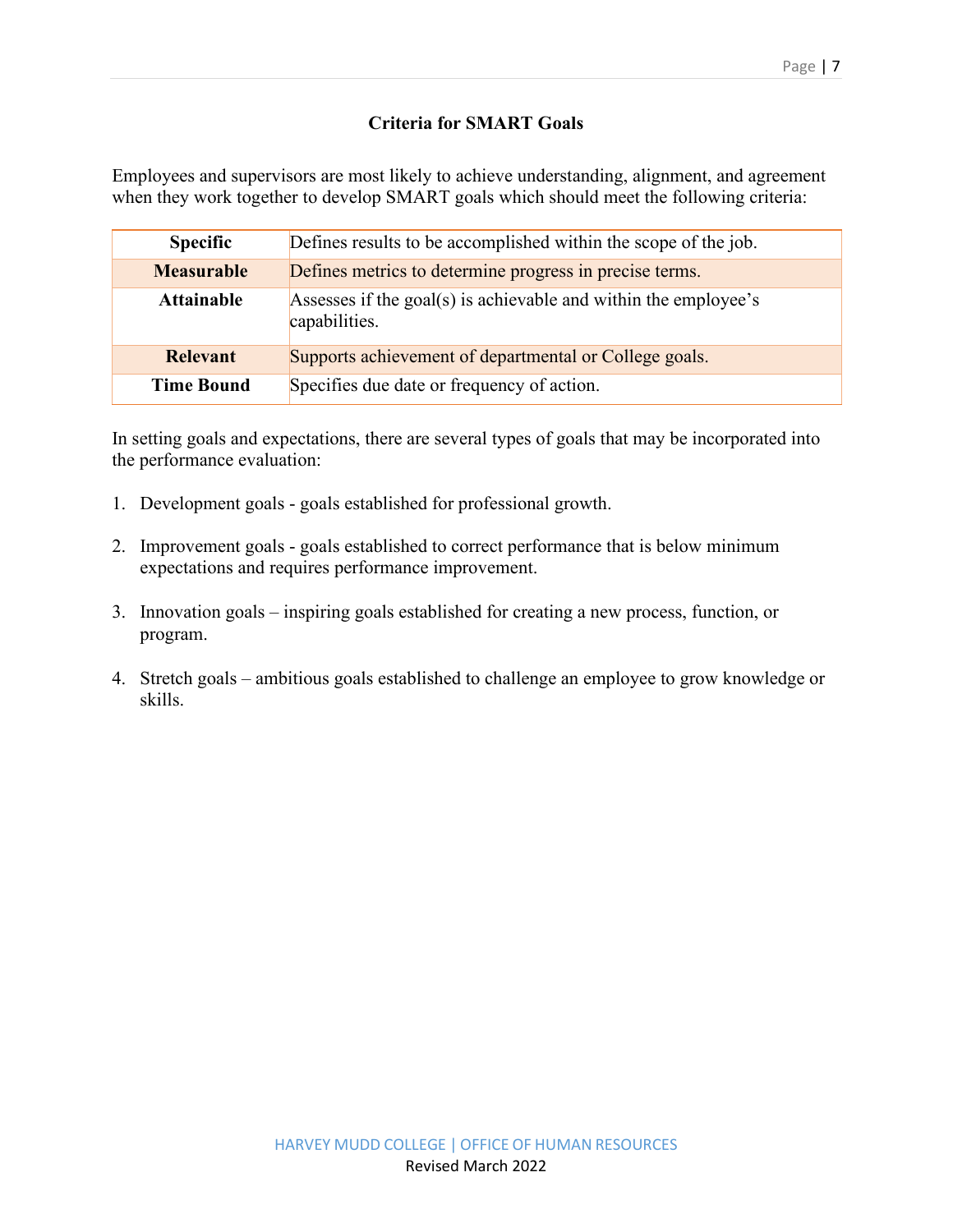Performance management is a year-round process which means meetings should be held with employees throughout the year to discuss and reassess the employees' progress toward achieving goals and performance objectives. Listed below are some of the ways to capture performance.

- 1. Documentation
	- Structured Notes
		- − Supervisors are responsible for documenting employee performance throughout the year.
		- − Document performance in behavioral terms, rather than inferential or judgmental.
		- − Maintain copies of work that illustrate the performance dimensions being measured.
- 2. Feedback
	- Employee's performing the job can be the best source of data on their performance. Consider any employee self-assessment appraisals or reports provided to you throughout the year.
	- In addition to feedback from co-workers, customers, and others are of value such as:
		- − Letters
		- − Reports
		- − Email
		- − Third-Party Comments
- 3. Observation

It is recommended that supervisors observe their employees with the intent of documenting behaviors related to performance. Look for:

- Trends in performance
	- − Is it steadily improving or declining?
	- − Does the individual have "peaks and valleys" spurts of excellent performance followed by extended periods of mediocre performance?
- Critical incidents
	- − Outstanding successes
	- − Performance events that stand out from typical behavior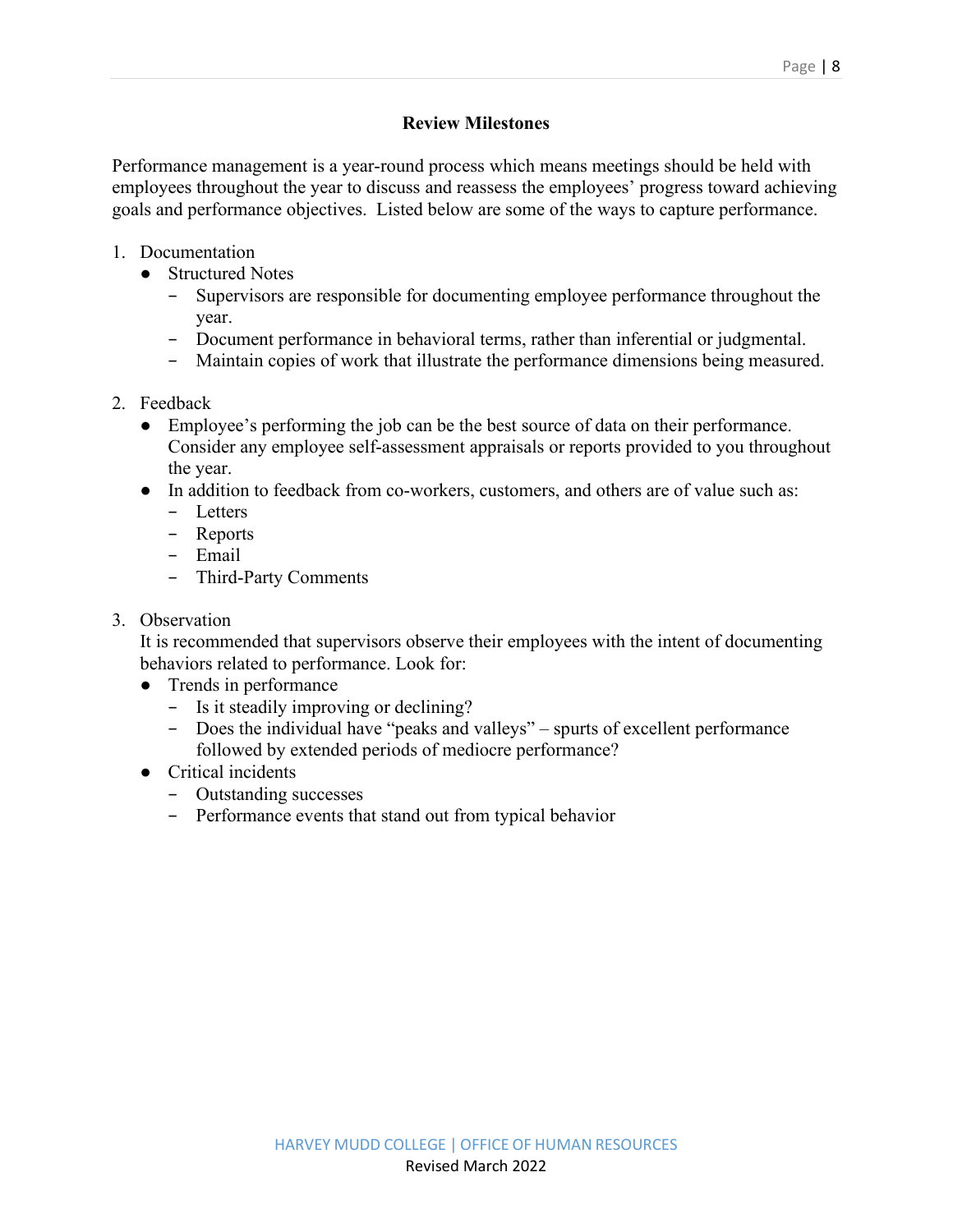# **Criteria for Capturing Performance Milestones**

Effective tracking of performance milestones allows for timely information to be provided to the employee on both successful performance and any needed performance improvement. An easy way to track and provide specific feedback is to use the STAR approach:

|               | <b>Situation/Task</b> What was the task, problem, opportunity, or challenge?                                                    |  |  |
|---------------|---------------------------------------------------------------------------------------------------------------------------------|--|--|
| Action        | What did the employee specifically say or do to handle the situation/task?                                                      |  |  |
| <b>Result</b> | What changed, for better or worse, because of the employee's actions and what<br>was the impact or consequences of that result? |  |  |

When you need to provide feedback for improvement, you will also need to describe an alternative action and the alternative result desired.

|                              | <b>Situation/Task</b> What was the task, problem, opportunity, or challenge?                                                                                                      |
|------------------------------|-----------------------------------------------------------------------------------------------------------------------------------------------------------------------------------|
| <b>Alternative</b><br>Action | What did the employee specifically say or do to handle the situation/task that<br>was less than effective?<br>What is something the employee could have said or done differently? |
| <b>Alternative</b>           | What changed, for better or worse, because of the employee's actions and what                                                                                                     |
| <b>Result</b>                | was the impact or consequences of that result?<br>What is the enhanced result that the alternative action could have produced?                                                    |

Remember to provide feedback on any performance events that you document. An employee should never be surprised with feedback at the end of the performance cycle.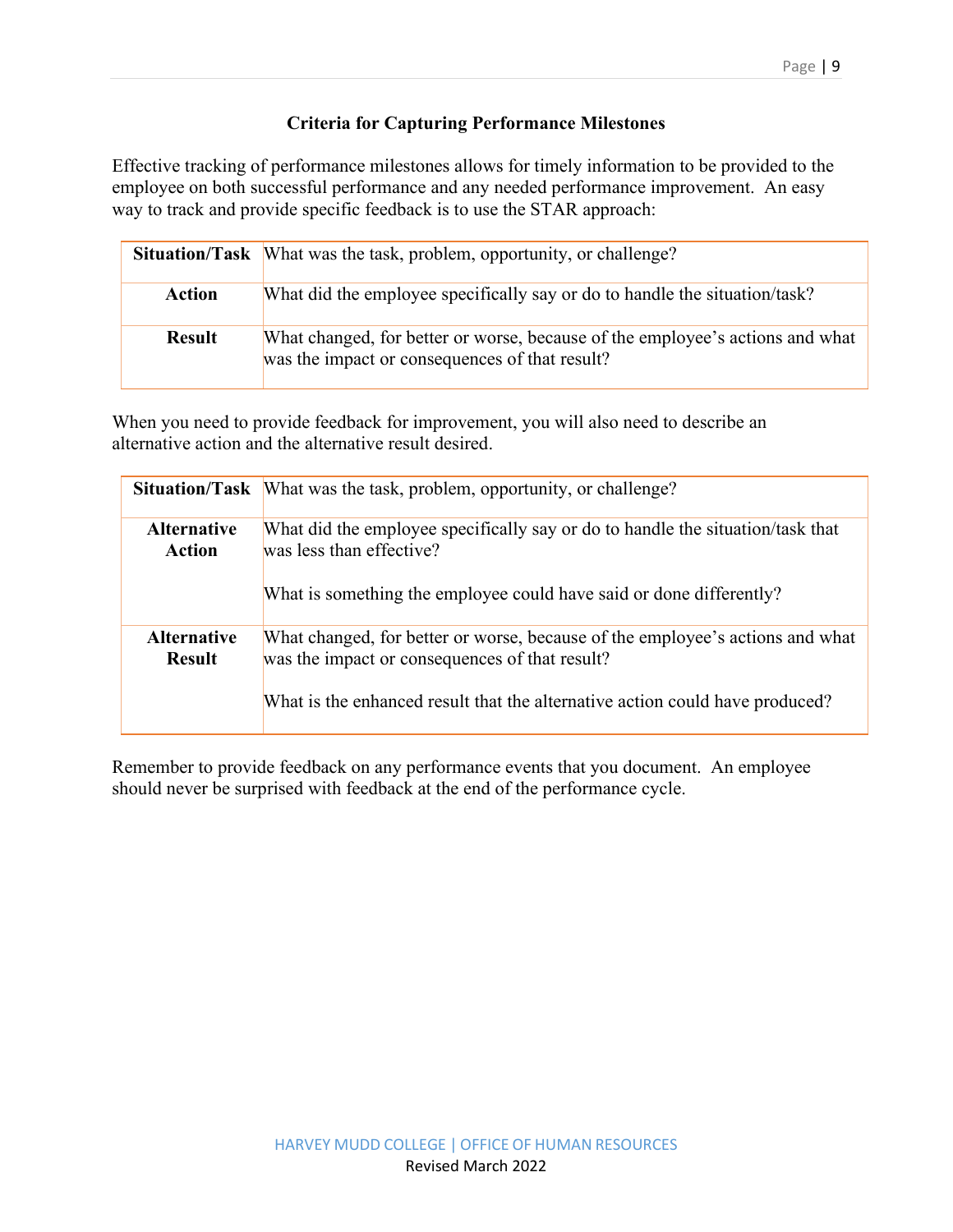# **Preparing to Evaluate Performance**

Performance evaluations are most productive when they are collaborative, both people are prepared ahead of time and there have been discussions about performance throughout the year. The performance evaluation meeting should be a two-way conversation.

Once the employee completes his/her self-assessment, a meeting should take place between the supervisor and the employee to discuss the self-assessment. This helps you and the employee gain understanding, alignment, and agreement. To prepare for writing the performance evaluation, gather the following:

- Employee's self-assessment form
- Employee's job description
- Goals and objectives from previous performance evaluations
- Your documentation, feedback and observation notes

At least two weeks in advance, you should plan for the following:

- Be prepared know the objectives and goals of the meeting.
- Confirm the date, time and location of the performance evaluation discussion with your employee.

All three sections of the performance evaluation must be completed, and a next level manager approval may be required to complete the performance evaluation.

| <b>Section</b>                                              | Area | <b>Definition</b>                                                                                                                                                                                                                                                                                                                                                                                                                                  |  |
|-------------------------------------------------------------|------|----------------------------------------------------------------------------------------------------------------------------------------------------------------------------------------------------------------------------------------------------------------------------------------------------------------------------------------------------------------------------------------------------------------------------------------------------|--|
| <b>Self Evaluation</b><br><b>Section</b><br>Questions*<br>н |      | Summarize performance of job responsibilities and<br>accomplishments; summarize performance of goals and<br>identify proposed goals; address any new job<br>responsibilities; share greatest contributions to the<br>department/College; and share any areas of desired<br>experience, training or education.<br>Note: The Supervisor/Manager will evaluate<br>competencies and enter additional comments for Dining<br>Services/F&M hourly staff. |  |
| <b>Section</b><br>П                                         |      | <b>Overall Evaluation</b> ** Provide an overall performance rating for the review<br>period along with any comments.                                                                                                                                                                                                                                                                                                                               |  |
| <b>Section</b><br>Ш                                         |      | <b>Supporting Documents Upload any relevant supporting documents and enter</b><br><b>(Optional)</b> additional comments, if applicable.                                                                                                                                                                                                                                                                                                            |  |

\* This section is named "Competencies" in the template for Dining Services/F&M hourly staff. \*\* This section is only required by the Supervisor/Manager in the template for Dining Services/F&M hourly staff.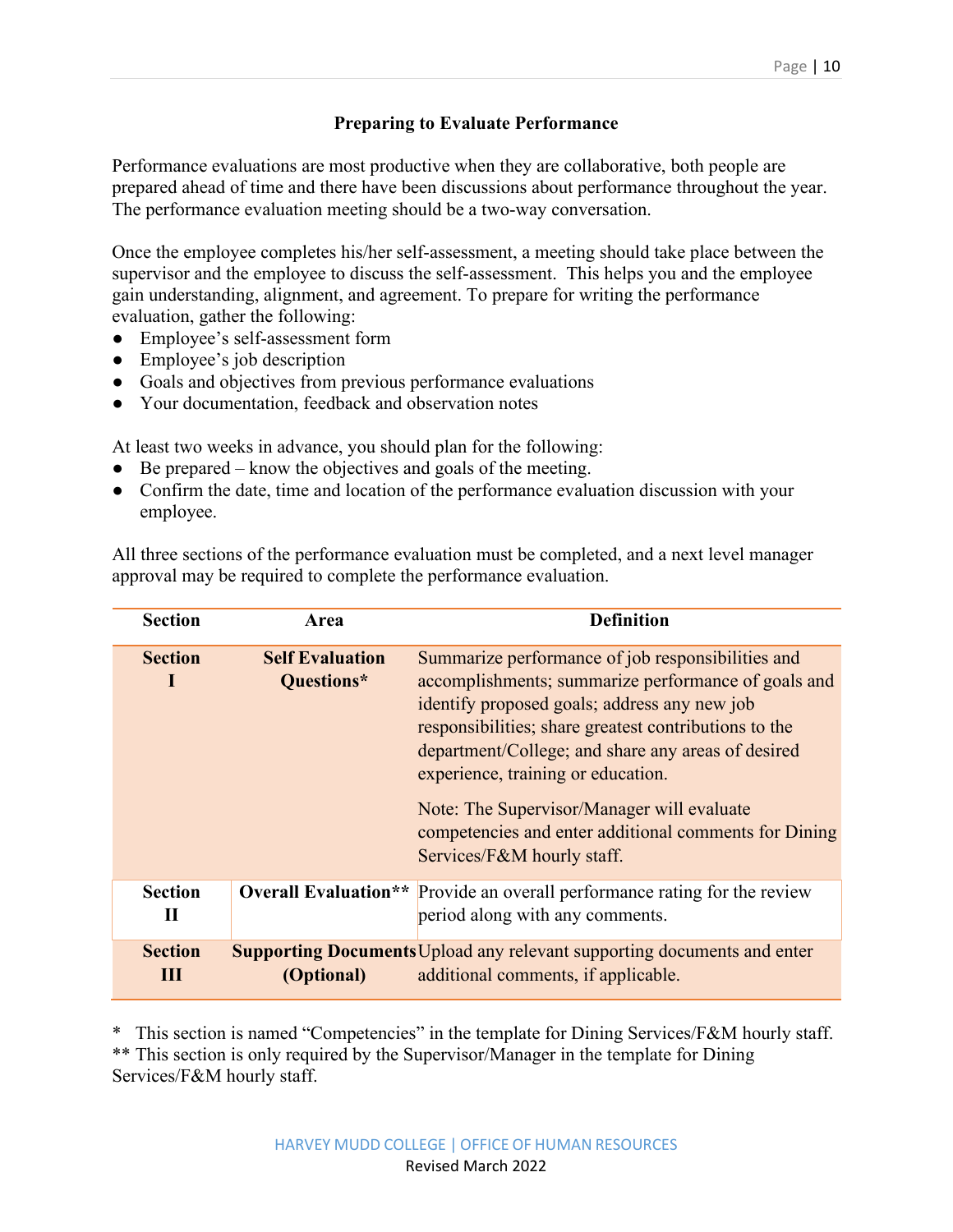# **Writing the Annual Performance Evaluation & Ratings**

For each competency, you must provide a numeric rating of the employee's performance. More than one level may be checked. The College utilizes the following 4-point rating scale:

| <b>Scale</b>            | <b>Ratings</b>                                                       | <b>Definitions</b>                                                                                                                                                                                                                                                                                                                                                                                          |  |
|-------------------------|----------------------------------------------------------------------|-------------------------------------------------------------------------------------------------------------------------------------------------------------------------------------------------------------------------------------------------------------------------------------------------------------------------------------------------------------------------------------------------------------|--|
| $\overline{\mathbf{4}}$ | <b>Highly</b><br><b>Effective</b>                                    | Contributions and high quality of work are widely recognized.<br>The majority of performance outcomes routinely and<br>consistently exceed defined expectations, producing important<br>and impactful results for the department and/or College<br>through planning, execution and creativity. Projects and<br>objectives are completed in a manner that expands the scope<br>and impact of the assignment. |  |
| 3                       | <b>Successful and</b><br><b>Effective</b>                            | The staff member is successful in performing the majority of<br>job responsibilities and makes a solid, reliable and meaningful<br>contribution to the department and/or College. Performance is<br>competent, efficient, and effective along established<br>expectations. Initiative, resourcefulness, and good judgment<br>are consistently exercised.                                                    |  |
| $\overline{2}$          | <b>Some</b><br>Improvement<br><b>Required/Some</b><br><b>Success</b> | While the staff member's performance is effective in some<br>areas, there are other areas in which performance is<br>inconsistent and/or falls below established expectations.                                                                                                                                                                                                                              |  |
| $\mathbf{1}$            | Significant<br>Improvement<br>Required                               | Performance is not acceptable in critical areas of the job and<br>falls below minimum expectations. Significant improvement is<br>needed. A performance development plan is recommended<br>that defines performance objectives and strategies for<br>achieving success.                                                                                                                                     |  |
| $\boldsymbol{0}$        | N/A                                                                  | Factor does not apply.                                                                                                                                                                                                                                                                                                                                                                                      |  |

Use behavior feedback to support your ratings. Use specific examples and facts, not judgments or assumptions. It is best practice to provide quantitative feedback for each competency so employees can understand the behaviors that lead to successful job performance or that do not meet the expectations of performance.

**Comments are required for all ratings of a 1, 2 or 4, so that employees will be provided information on how to strive for higher ratings, if applicable or clarity on highly effective performance to continue.**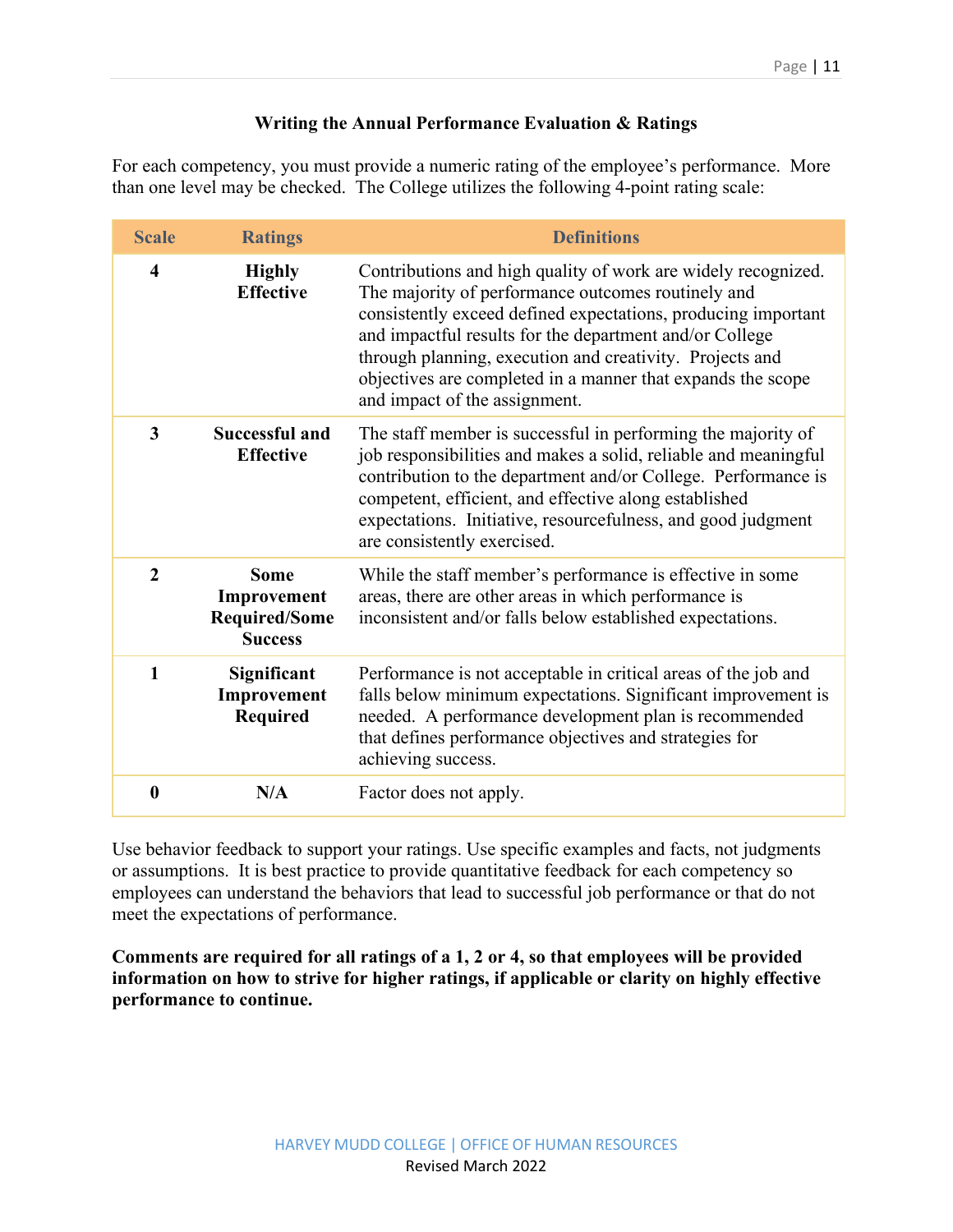# **Conducting the Annual Performance Evaluation Meeting**

The goal of the performance evaluation meeting is to meet both the professional and practical needs of the employee. Strive to ensure the employee is understood and involved in the discussion in order to reach a productive outcome. The following meeting structure is a best practice approach to follow:

- 1. **OPEN** with purpose and importance
	- State purpose of discussion is to discuss the employee's performance over the past year and the job expectations
	- Identify importance (impact on/benefits to person, team, College)
- 2. **CLARIFY** the meeting process
	- To review past performance and allow the employee to share ideas they have for development
	- To allow the supervisor to share their evaluation ratings and rationale
	- To reach common understanding, alignment, and agreement on performance
- 3. **DELIVER** the performance evaluation
	- Provide your ratings and rationale for performance goals and results
	- Provide your ratings and rationale for each competency
	- Share your recommendations on future goals
	- Provide your feedback on the employee's strengths and development targets
	- Provide any overall comments
- 4. **DEVELOP** expectations for future development
	- Seek and discuss ideas for developmental plans and activities that should be conducted during the next performance period
	- Explore needed resources/support
- 5. **AGREE** on each expectation, including tracking methods
	- Specify actions to be taken and by when
	- Confirm how to measure progress
	- If there is disagreement on expectations, discussion should continue involving the next level manager and/or a facilitated meeting with Human Resources.
- 6. **CLOSE** by summarizing and confirming confidence in the employee
	- Acknowledge your appreciation of the employee's efforts
	- Address any questions the employee has at that time

Upon delivery of the performance evaluation with the employee, both the supervisor and employee are required to sign the performance review. The employee is also provided the opportunity to add any comments to the review.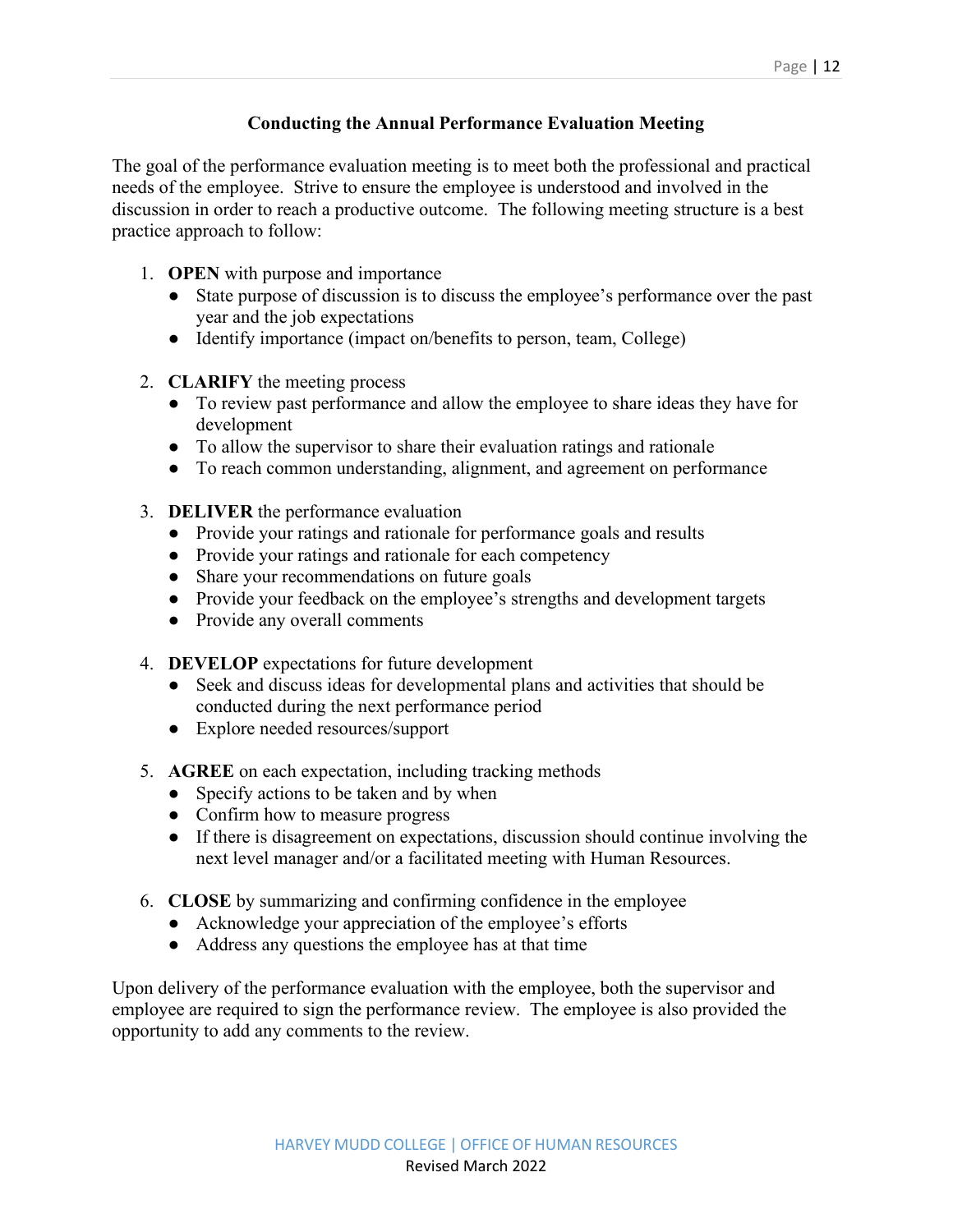In addition, five process skills are effective to keep the discussion moving forward and to ensure that everyone understands the discussion:

| <b>Process Skill</b>                                                       | <b>Definition</b>                                                                                                                                                                                                                                                                                                                                                 | <b>Tips for Using</b>                                                                                                                     |  |
|----------------------------------------------------------------------------|-------------------------------------------------------------------------------------------------------------------------------------------------------------------------------------------------------------------------------------------------------------------------------------------------------------------------------------------------------------------|-------------------------------------------------------------------------------------------------------------------------------------------|--|
| <b>Maintain or</b><br><b>Enhance Self-</b><br><b>Esteem</b>                | Discussions about what people are expected to<br>achieve are personal interactions that can<br>increase or diminish people's self-worth.<br>When discussing areas for development, focus<br>on the facts and share specific examples; don't<br>attack people, make generalizations, or guess<br>at motives                                                        | • Express confidence in<br>future achievements<br>• Acknowledge<br>preparation and<br>participation<br>· Encourage innovative<br>thinking |  |
| <b>Listen and Respond</b><br>with Empathy                                  | When you listen and respond with empathy,<br>people are more likely to share their feelings<br>about the expectations, helping you to<br>understand their concerns and to recognize<br>where they feel confident.                                                                                                                                                 | • Clarify and address<br>concerns and issues<br>• Listen to others'<br>feelings                                                           |  |
| Ask for Help and<br>Encourage<br>Involvement                               | Involvement is the best way to build buy-in to<br>expectations and commitment to achieving<br>them. You, as the leader, need to shift the<br>focus from directing others to energizing and<br>guiding them toward success.                                                                                                                                        | • Balance "telling" and<br>"seeking"<br>• Give people a say in the<br>action<br>• Encourage others to<br>prepare                          |  |
| <b>Share Thoughts,</b><br><b>Feelings and</b><br><b>Rationale</b>          | It is critical in discussions that everyone be<br>open, honest, and collaborative. One way to<br>ensure this is by sharing your thoughts,<br>feelings, and rationale. You can use<br>information that you have to explain the<br>rationale for an expectation being higher than<br>anticipated or for a behavior being more<br>important.                         | • Make links to the<br>bigger picture<br>• Share feelings and<br>concerns                                                                 |  |
| <b>Provide Support</b><br><b>Without Removing</b><br><b>Responsibility</b> | People often need the supervisor's support in<br>developing a solid plan and implementing it<br>successfully. However, identifying and<br>committing to expectations is the individual's<br>responsibility. If the goals are a big stretch,<br>offer to provide support, such as coaching,<br>obtaining resources, increasing authority, or<br>removing barriers. | • Prompt their thinking<br>by asking questions<br>• Make commitments<br>you can keep                                                      |  |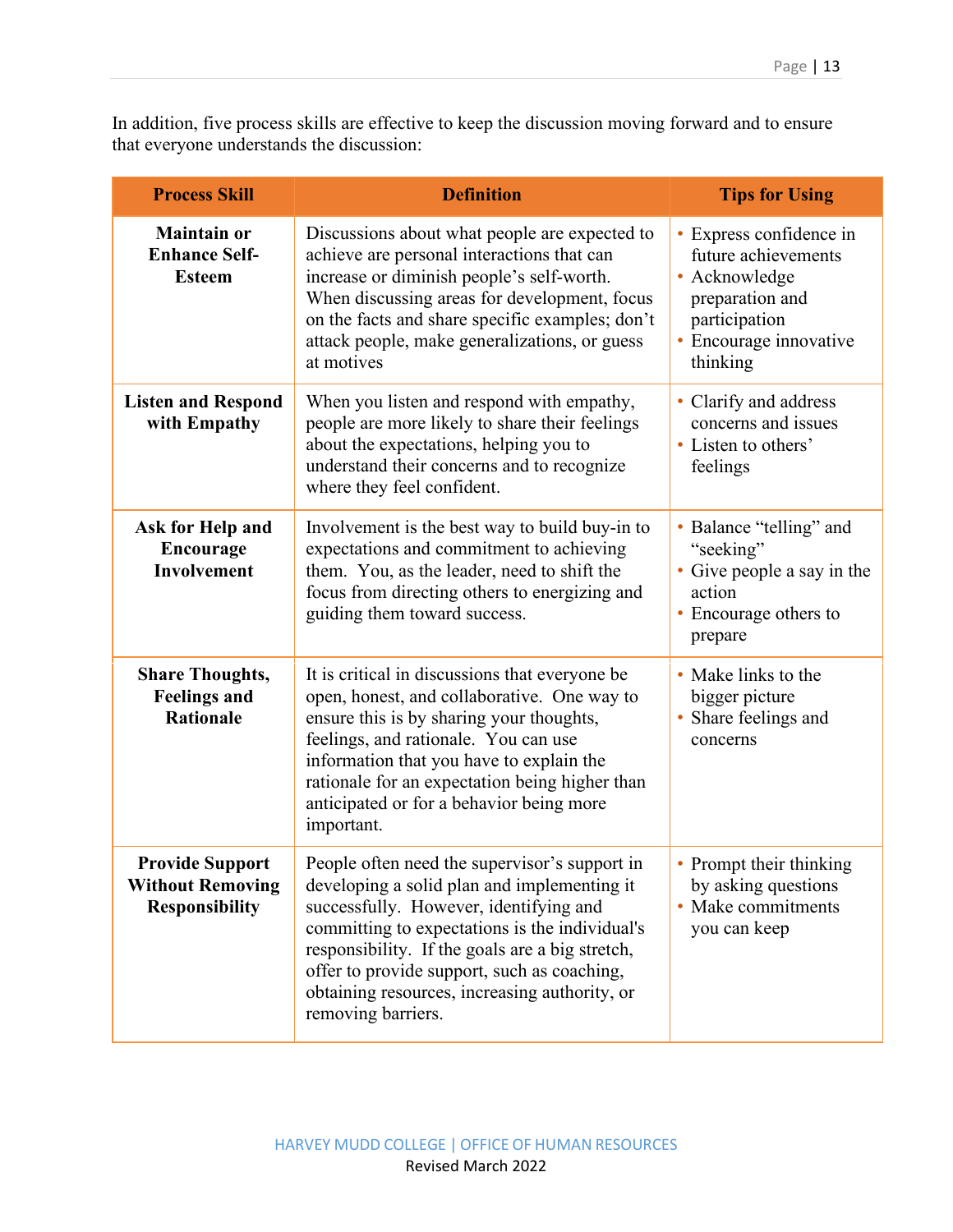# **Performance Improvement Plan**

Every performance improvement plan (PIP) should address certain fundamental facts. Supervisors are required to consult with the Office of Human Resources before giving a performance improvement plan to an employee.

The following items should be addressed in every performance improvement plan.

# **1. Describe why the plan is necessary**

This is a clear summary statement that performance is not meeting the requirements or the expectations of the supervisor. It identifies the performance gaps and/or behavioral issues that are a problem and emphasizes the need for improved performance and/or corrected behavior.

#### **2. Identify the problem to be corrected**

Identify or list specific facts (i.e. names, dates, places, persons affected, etc.) that demonstrate the performance or behavioral problem. Some of the problems may already have a history of informal or formal counseling and coaching behind them. Such history should be described and enumerated. Some issues may be connected to a progressive disciplinary process that is in the works. Such information also needs to be included in the PIP.

Regardless, the PIP needs to be specific and factual (i.e. not hearsay, opinions, generalized or vague references). This is the place to talk about the importance of the work and link it to the success of the employee, the department, and the mission of the College. Talk about the importance of the issue as a part of a bigger picture and its impact on others. In other words, discuss the business impact of the problem.

# **3. Explain what must happen and how performance will be measured.**

Establish specific, measurable objectives and timelines for making progress.

Expectations must be clearly described and communicated. This should include how the employee's performance will be measured. Performance standards should have face value, be reasonable, and attainable. This piece is the central part of the supervisor's action plan. It defines and details the supervisor's expectations and works to ensure the employee understands what is expected in order for them to meet those expectations.

#### **4. Describe what resources are available to assist the employee**

The PIP should not be limited only to the things the employee must do. It should also identify what resources, materials, training, and etc. will be made available to help the employee meet the performance expectations. This could take many forms that include things like:

- training, assigned books to read, or classes to attend
- mentoring by supervisor or other staff
- job shadowing another employee who has good command of the skills or behaviors in question
- periodic meetings with the supervisor or staff who will train/assist the employee.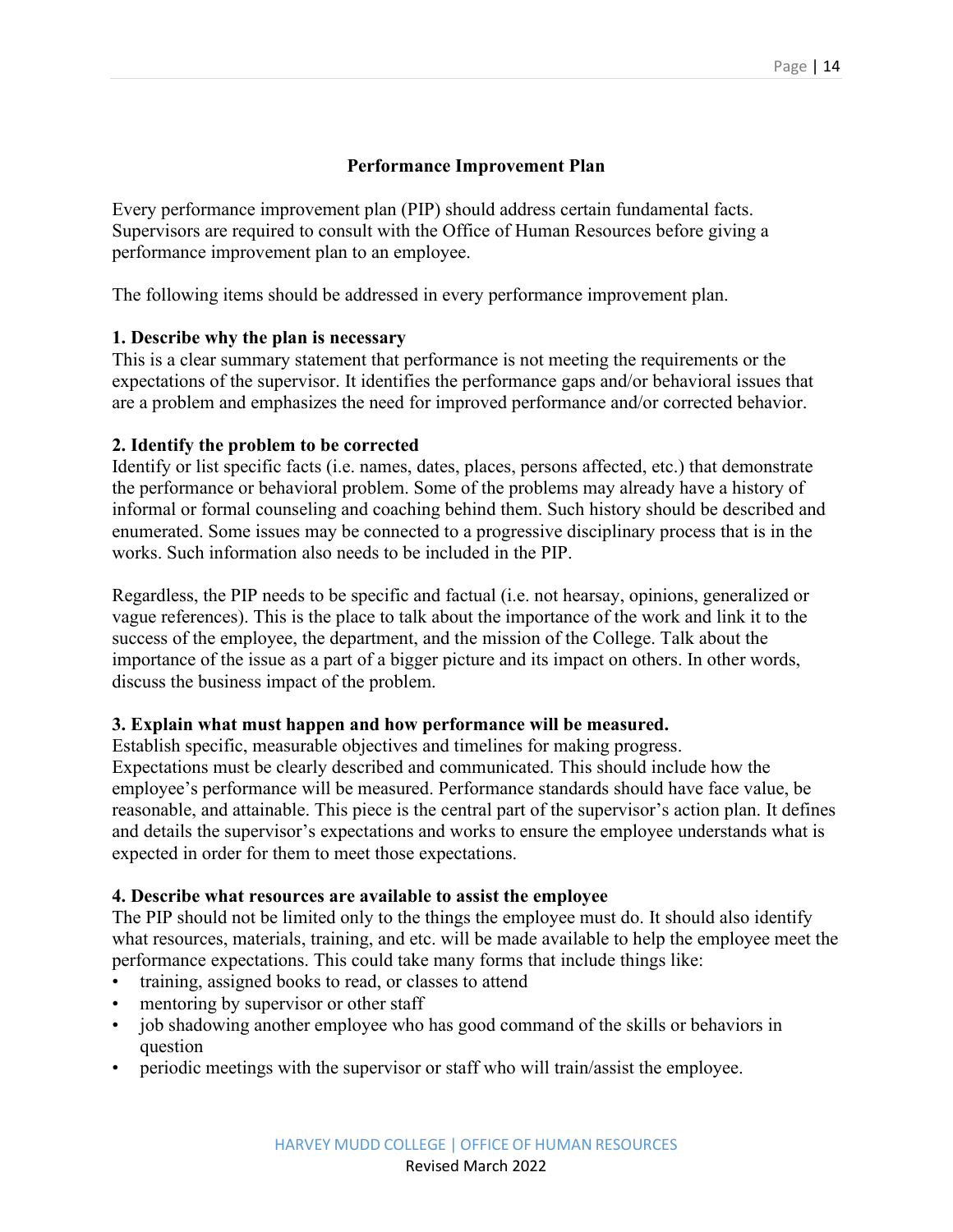# **5. Identify how long the PIP will be in effect**

Any employee placed on a PIP needs to understand that the PIP is time sensitive. The PIP must explicitly identify the period of time after which some level of improvement is expected. Depending on the nature of the performance or behavior issues being addressed, the amount of time allotted may vary. Generally, a PIP will be established for 90-days. If the issue is easily remedied, the time frame can be short. Supervisors may also include a renewal clause for the PIP. This would be something that indicates if satisfactory performance is not achieved during the designated time frame, the PIP will be extended. Whatever the timeline, it should be clearly understood by the employee that changes in performance and/or behavior is expected by the specified date. Supervisors must maintain active contact with the employee throughout the duration of the PIP and document this. As such, the supervisor should schedule and conduct frequent review meetings to discuss employee progress while the PIP is in effect.

# **6. Describe the consequences if performance is not improved.**

The employee should clearly understand what the consequences are if the standards described in the PIP are not met. Options may include extending the PIP for another specified period or moving to one of the formal steps in the disciplinary process, such as a written warning, etc.

# **7. Other elements to include:**

- Signatures employee, supervisor, and next level manager; includes any witnesses or thirdparty participants to the meeting in which the PIP is discussed.
- Review date(s) date for first review meeting to discuss progress in meeting the PIP.
- Complaint procedures options available to employees if they believe the PIP is without merit, capricious or unfounded.
- Disposition identify all the parties who will receive a copy of the PIP; copies of the PIP are added to an employee's personnel file.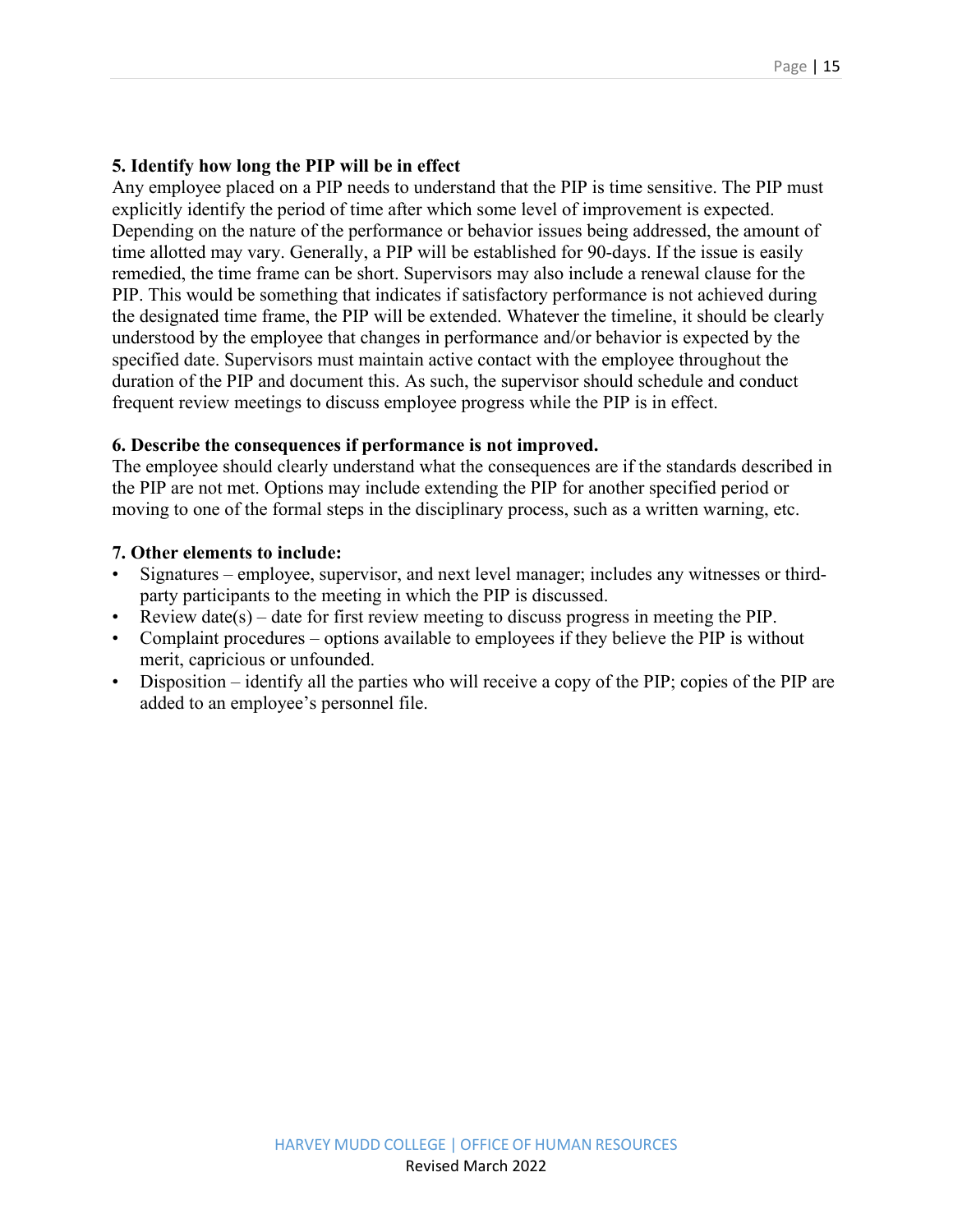# **Performance Management Policies**

# **Initial Review Period**

A new staff member's first six (6) months of continuous employment or an existing staff member's first 180 continuous days after assuming a new set of job responsibilities are considered the "Initial Review Period." During this time, supervisors will be observing performance and ability to meet job requirements. During and at the end of the introductory period, performance will be evaluated, and a decision made concerning regular or continuing employment.

- If performance is considered satisfactory or better, the staff member will be retained and become a regular staff member;
- If performance is considered unsatisfactory or borderline, at any time within the first 180 days, we may extend the introductory period for an additional period of time to further evaluate performance and suitability for the job, or we may decide to end employment. Supervisors will partner with the Office of Human Resources, prior to notifying the staff member.

During and after the introductory period your employment is "at-will" and does not affect eligibility for benefits. Our right to terminate employment or change the terms and conditions of employment, at any time, with or without cause, as described in the at-will employment policy contained in this handbook, is not altered by this policy.

#### **Leaves of Absence**

If an employee is on an authorized Leave of Absence at the time of the performance review or has been on leave during the previous 12-month period, contact the Human Resources to determine how the situation should be handled. Generally, the performance evaluation should be completed upon return from leave and, in most cases, any salary increase will go into effect the next pay period.

#### **Performance Evaluations**

HMC recognizes all staff members as essential to the overall success of the College. This success is achieved by fostering a work environment in which staff members are inspired to perform to the best of their abilities. HMC's performance management cycle and processes allow supervisors to set expectations for the year and to discuss each staff member's potential contributions toward the achievement of departmental and College goals and objectives.

HMC will strive to use its performance management program to accomplish the following objectives:

promote two-way performance related communications between supervisors and staff members that clarify expectations about the roles, goals, and behavioral accountabilities.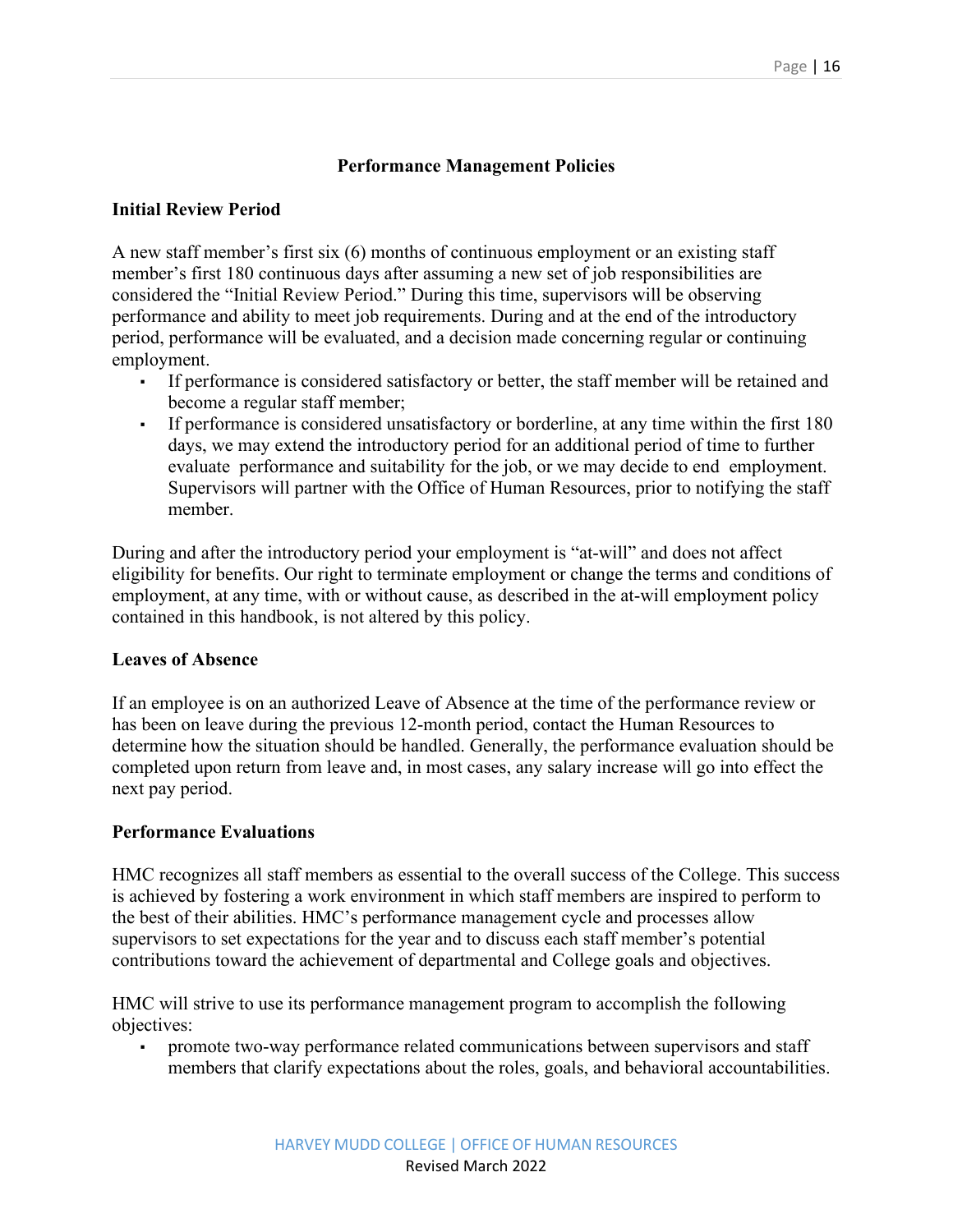- promote professional growth for staff members by helping them in acquiring the desired knowledge and skills; or
- identify the barriers to effective performance and resolve those barriers through coaching and development support. Forms and resources are available on the HR Website.

The College encourages staff members and their supervisors to discuss work performance informally on a day-to-day basis. It is the College's preferred practice that a written performance evaluation be conducted at the end of the introductory period and annually thereafter for all regular staff members. The frequency of performance evaluations, however, may vary, depending on the position, past performance, changes in job duties, recurring performance problems or due to the staff member being away from work on a leave of absence.

Performance evaluations are conducted by a staff member's immediate supervisor and reviewed by the department head. The purpose of the evaluation is to review the staff member's current level of performance, to examine the progress made since the last evaluation, and to establish goals for the staff member's next evaluation. A satisfactory performance review does not guarantee an increase in rate of pay. Salary increases and promotions are solely within the discretion of the College and depend upon many factors in addition to performance.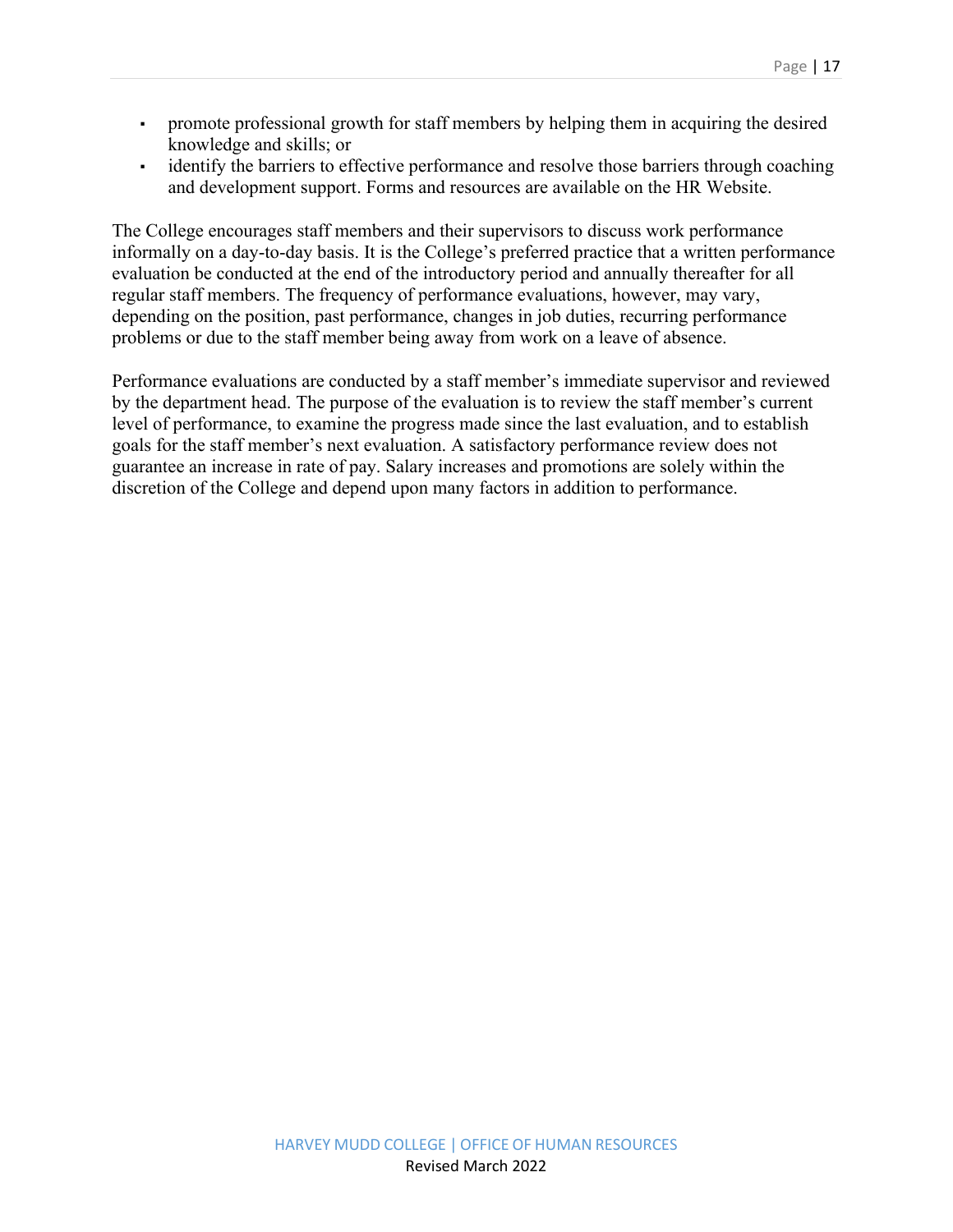# **Performance Management Definitions**

#### **360 Degree Assessment**

360-degree feedback is a method of systematically collecting opinions about an individual's performance from a wide range of individuals. This includes peers, direct reports, the supervisor, and other key contacts inside and outside the College, such as customers or vendors. The benefit of collecting data of this kind is that the person gets to see a panorama of perceptions rather than just self-perception, which affords a more complete picture.

# **Behavioral Anchors**

Behavioral anchors are specific, easy-to-apply examples of behaviors that demonstrate the competency and proficiency level. For example, if you want to define a high level of proficiency (say level 5) in "customer service" (a competency), the behavioral anchor may be "calls customers back within 1 hour, engages customers in open dialogue, resolves customer problems before hanging up, etc."

#### **Competency**

Competencies are the measurable or observable knowledge, skills, abilities, and behaviors (KSABs) critical to successful job performance.

#### **Introductory Review**

A review required during a new employee's first 6 months of continuous employment or an existing employee's first 180 continuous days after assuming a new set of job responsibilities. A review will be required to be completed and delivered by the supervisor at the end of the introductory period.

#### **Job description**

It is a recognized list of functions and tasks included in a particular occupation or job describing concisely but clearly the basic components of the job, the scope of assigned responsibility, authority, and autonomy as well as identifying the essential functions of the position and describes the environment in which the work will be completed. A job description also forms the basis for an appraisal of the employee's job performance.

#### **Mid-Cycle Review**

An "optional" review that a supervisor may conduct with an employee to address performance deficiencies. It provides a documentation of expectations of desired results and an opportunity for the employee to demonstrate acceptable performance. Mid-Cycle reviews must be reviewed by the Office of Human Resources prior to issuance to the employee.

# **Performance Evaluation**

The process by which a supervisor evaluates an employee's job performance for the prior fiscal year.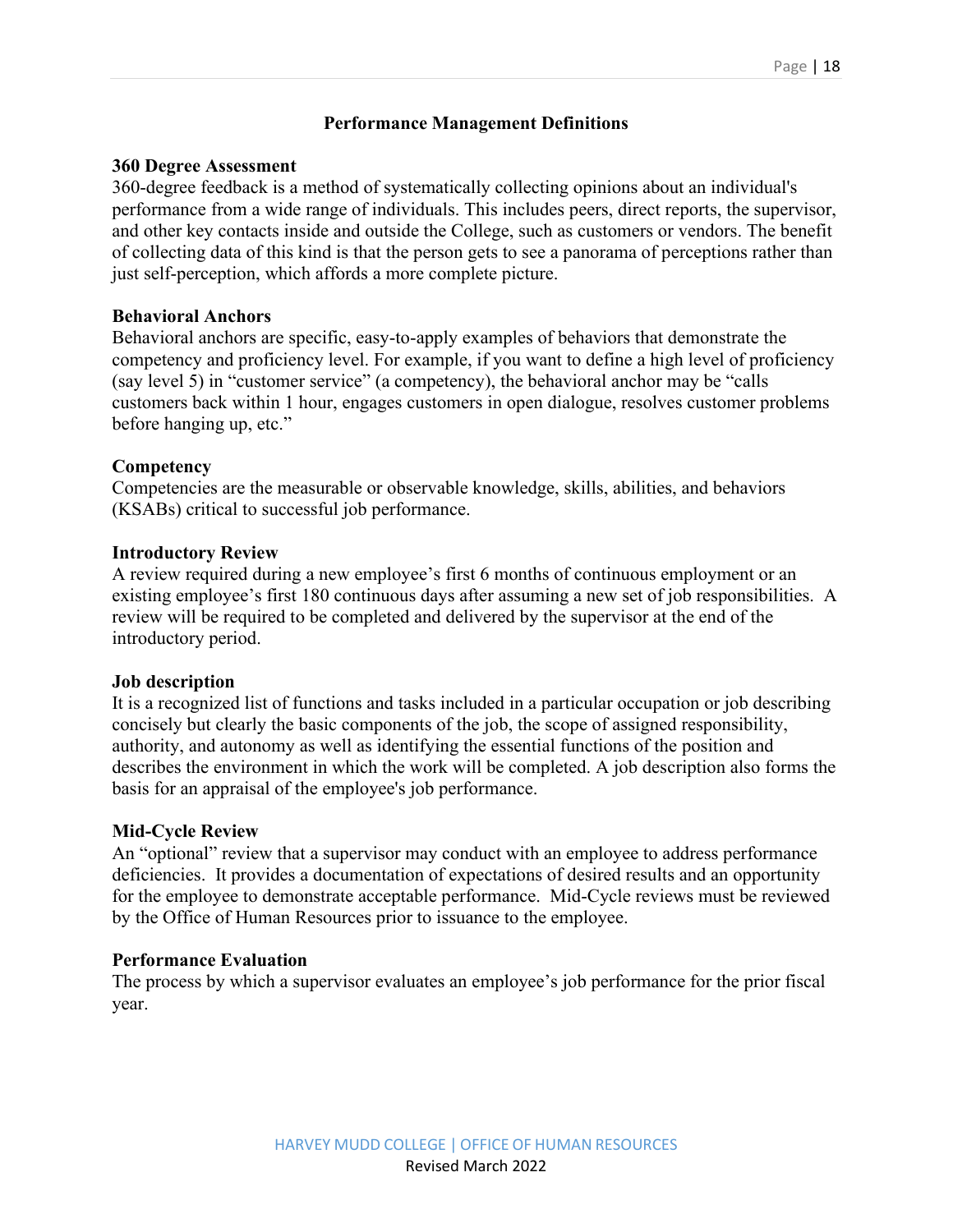# **Performance Improvement Plans**

Plan implemented by a manager/supervisor designed to provide employees with constructive feedback, facilitate discussions between an employee and his/her supervisor regarding performance-related issues, and outline specific areas of performance requiring improvement.

#### **Self-Assessment**

A self‐assessment is an employee's opportunity to provide self-ratings and narrative descriptions of their major accomplishments related to the performance goals and expectations outlined for the year. The employee can describe their major contributions and how they accomplished or did not accomplish their performance expectations. Additionally, accomplishments may include other achievements or recognition achieved during the performance year and training and developmental needs. Note: Providing the self‐assessment does not negate the supervisor's responsibility to provide a performance evaluation of an employee's accomplishments to support the end of year rating.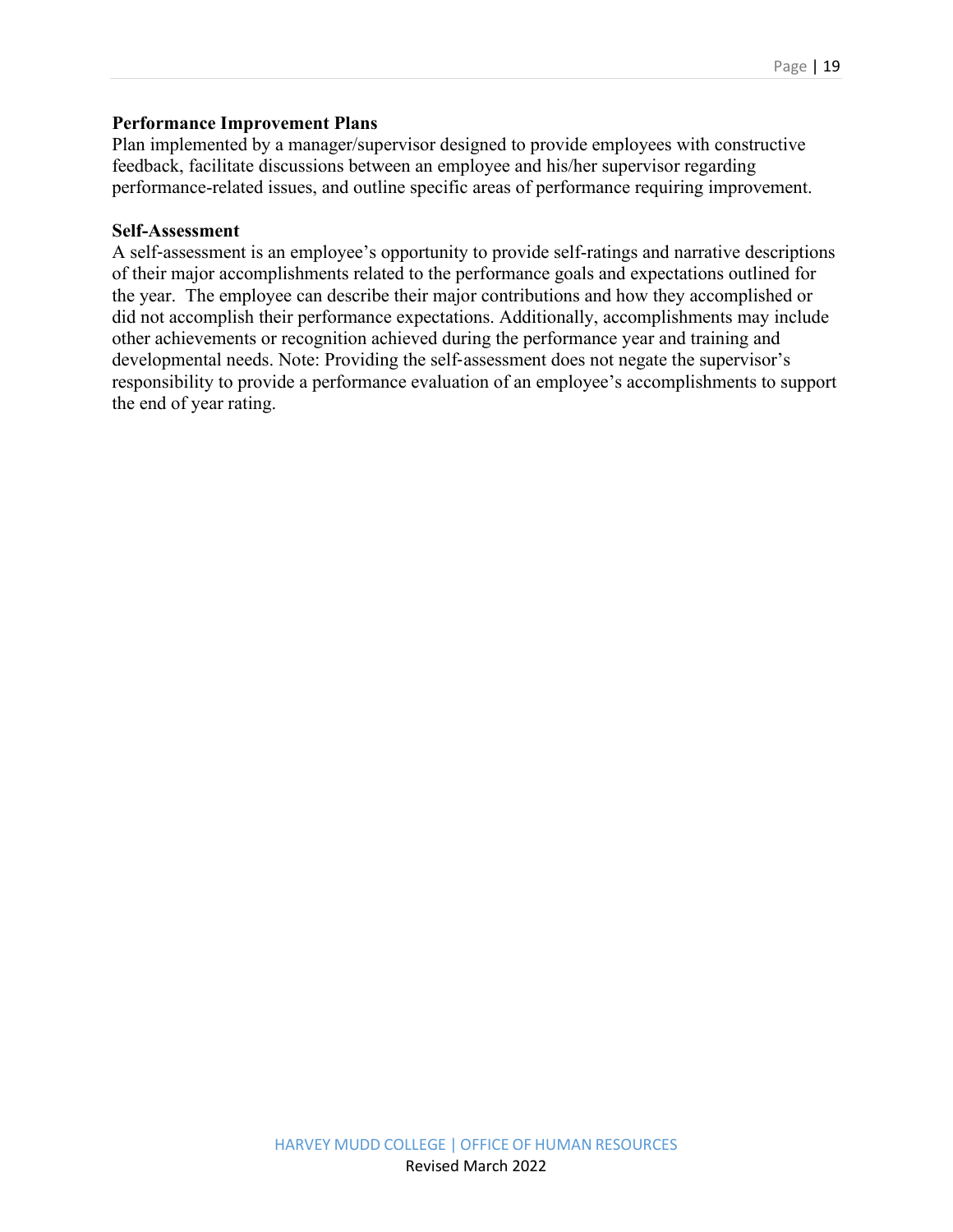# **Frequently Asked Questions**

# **1. Is the performance evaluation process required for all employees?** Yes, all staff members are required to be evaluated annually.

## 2. **Are all staff employees reviewed at the same time?**

Yes, all staff eligible to receive an annual performance evaluation must receive the evaluation by May each year, unless they are in their introductory period.

# 3. **How long must an employee be on the job prior to having an annual performance evaluation?**

Employees should complete their introductory period before receiving the annual performance evaluation.

# **4. What if there is a change in supervisors during the review period? Who conducts the review?**

If an employee is new to a position but has worked in another department, both the current and the previous supervisors are encouraged to work together to complete the performance evaluation. If the previous supervisor does not contribute, the current supervisor is ultimately responsible for completing the performance evaluation.

# 5. **Can staff members in my department give input on the performance evaluation of my direct reports?**

It is appropriate to solicit input from staff that are knowledgeable of the employee's work performance. How this input is represented on the performance evaluation should be agreed upon by the employees' supervisor and next level supervisor.

# 6. **Are employees required to complete the self-assessment form?**

No, employees are encouraged to complete a self-assessment prior to the supervisor completing the performance evaluation. The self-assessment form allows employees to summarize major accomplishments within the review period, list any activities accomplished during the review period, state goals/objectives, and provide an opportunity to address other issues. The supervisor should not delay the performance evaluation if the self-assessment has not been completed by the specified deadline.

# 7. **I have only been supervising my staff for a short time, should I still complete the performance evaluations?**

Yes. Consult with the next level supervisor in completing the appraisal or Human Resources. The current supervisor is ultimately responsible for completing the performance evaluation.

# 8. **Does the employee have to sign the performance evaluation?**

The employee should sign the appraisal. The employee's signature indicates only that they are aware of the contents of the appraisal, it does indicate agreement. If an employee refuses to sign, the supervisor should document the date in which the appraisal was discussed and provided to the employee.